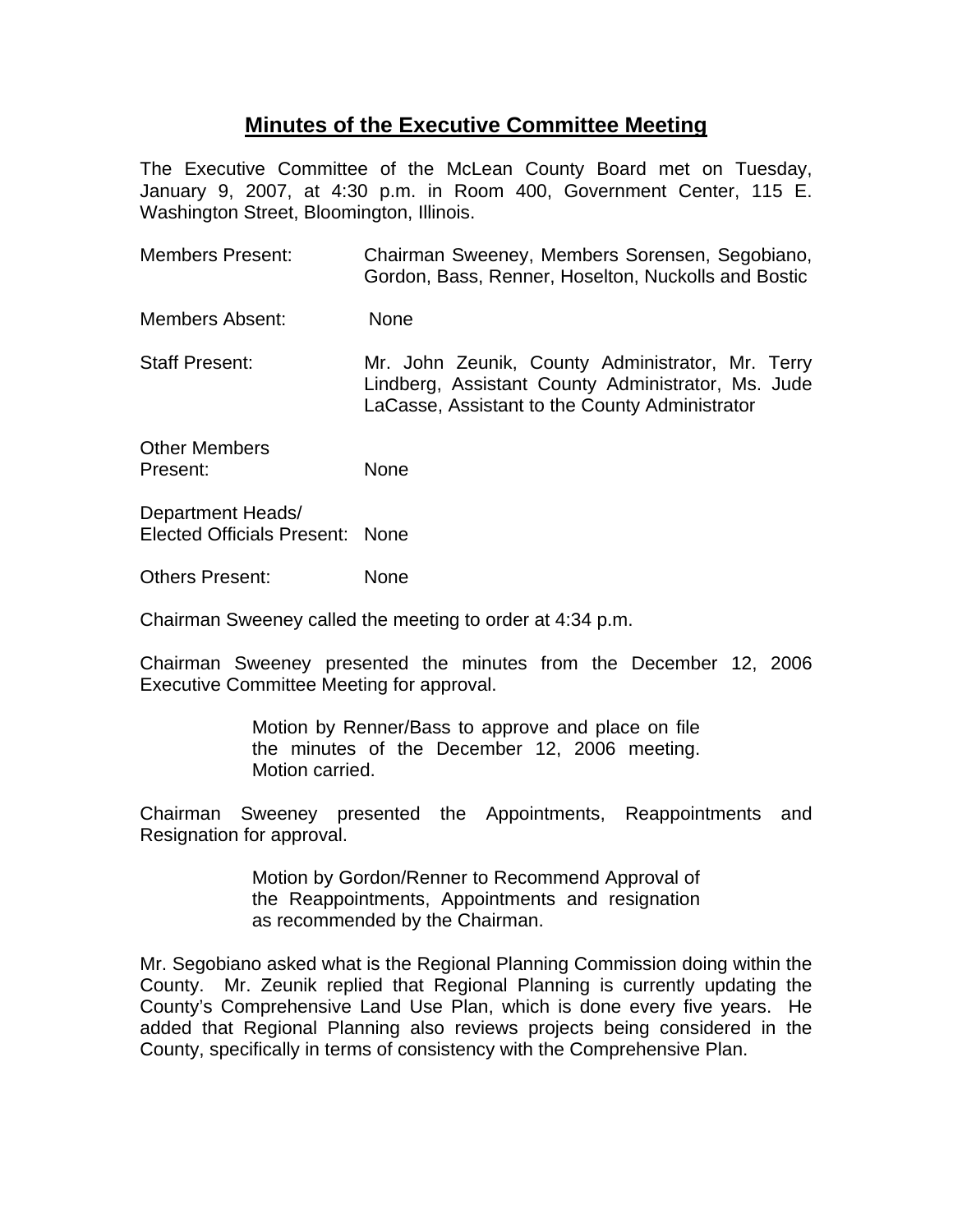Minutes of the Executive Committee January 9, 2007 Page Two

Mr. Segobiano asked if the Town of Normal or the City of Bloomington planners are employees of the Regional Planning Commission. Mr. Zeunik replied that neither one are employees of the Planning Commission. He stated that Regional Planning has also completed Comprehensive Plans for a number of the rural cities, towns and villages, and they have assisted smaller communities in developing zoning ordinances.

Motion carried.

Chairman Sweeney presented a request for approval of an Ordinance amending "An Ordinance Describing and Designating an Area Located partially within the City of Bloomington, the Town of Normal and Unincorporated McLean County as an Enterprise Zone."

> Motion by Renner/Nuckolls to Recommend Approval of an Ordinance Amending "An Ordinance Describing and Designating an Area Located partially within the City of Bloomington, the Town of Normal and Unincorporated McLean County as an Enterprise Zone."

Mr. Hoselton asked for an explanation of the phrase "…no fee shall exceed \$250,000.00." Mr. Zeunik explained that this is the change being proposed for adoption by the three local governments. Previously, the fee was based on the size of the project, such as the Wind Farm in eastern McLean County. As part of the Enterprise Zone application, there was a significant fee paid by the Wind Farm. Mr. Zeunik indicated that there was also a smaller project, the AFNI project, on the west side of town, which had the same fee schedule as the Wind Farm project. He stated that it became apparent that it is more appropriate for the fee to be based on the savings in State sales tax dollars and to put a cap on the fee so that it doesn't go above a certain amount.

Mr. Hoselton expressed concern with the amount of money that the Economic Development Council (EDC) will receive from the Enterprise Zone. He asked that the Executive Committee get a report from the EDC detailing their budget and how it is spent. Mr. Zeunik advised that the County has two board positions on the EDC Board. He also noted that the Chairman of the County Board and the mayors of Normal and Bloomington sit on the EDC Board as ex-officio members. Mr. Zeunik indicated that EDC provides a report to all members of the Board in terms of where EDC stands financially. He stated that the reports could be made available to the Executive Committee.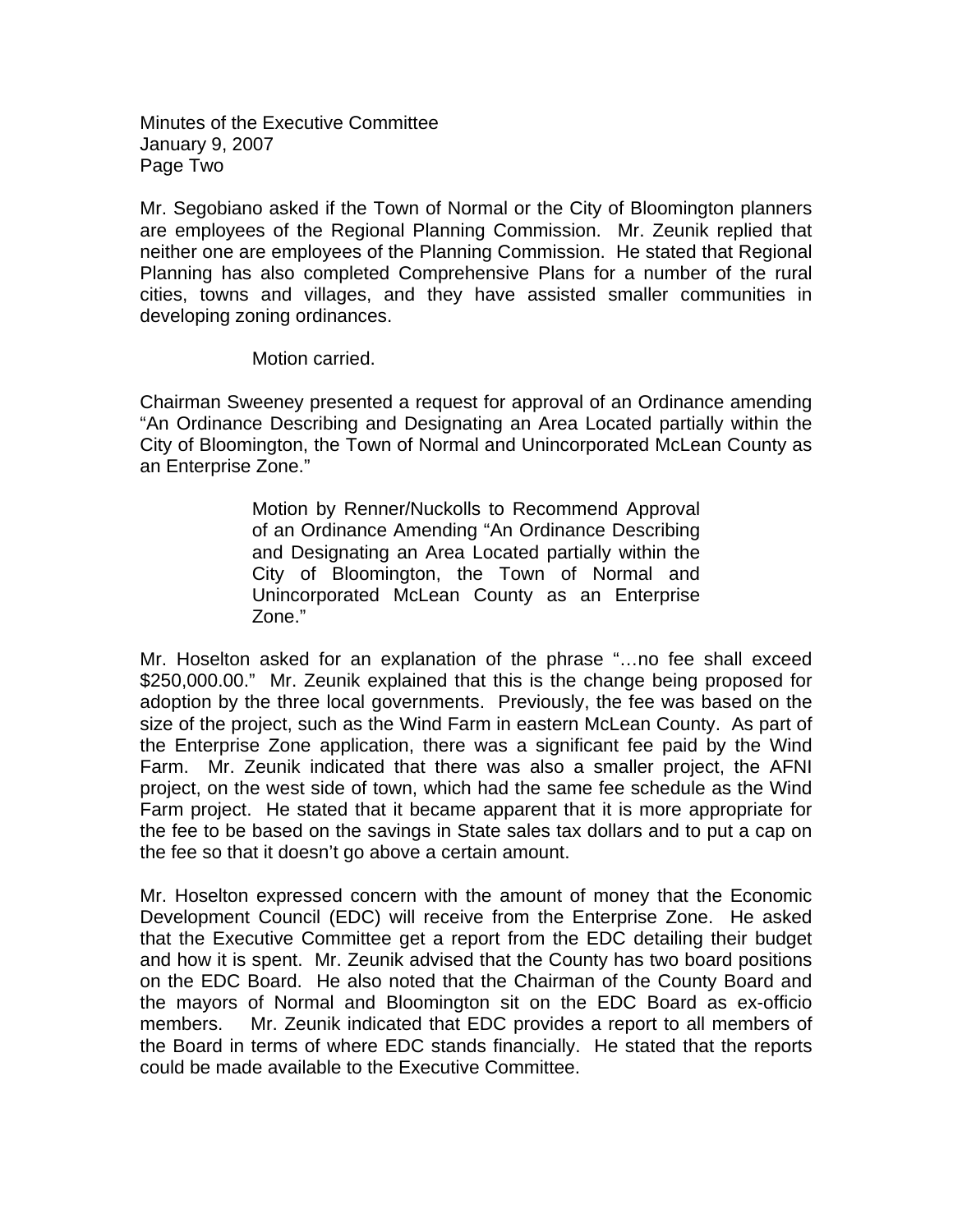Minutes of the Executive Committee January 9, 2007 Page Three

Mr. Zeunik advised that the three Enterprise Zone amendments that have been approved, to date, have helped EDC in terms of their cash flow and operation.

Mr. Zeunik reported that the EDC recently completed a campaign to obtain pledges from the business community to fund their operations. He stated that EDC raised approximately \$3.2 million in pledges over five years. Mr. Zeunik added that most of that money came from private business and commitments from the City of Bloomington, the Town of Normal, McLean County, Illinois State University, Illinois Wesleyan University and Heartland College.

Mr. Hoselton asked how many salaried positions are there at EDC. Mr. Zeunik replied that EDC currently has four salaried positions. Mr. Hoselton requested that the Executive Committee receive a report on the salaries. Chairman Sweeney replied that EDC is preparing a report on their plans, including who has contributed and how the money will be spent. He offered to share the EDC monthly report with the Committee and will provide a yearly report on EDC personnel salaries.

Mr. Sorensen commented that, since the Chamber of Commerce and EDC split, the EDC is accumulating a larger amount of funds to assist economic development in comparison with the funds that the Chamber of Commerce receives to assist smaller businesses. Chairman Sweeney replied that the reason the two entities split up is that the Chamber was benefiting from the funding provided to the EDC.

Mr. Sorensen commented that the County has been wise in how the Enterprise Zone has been amended in the past. However, he expressed concern that, if we continue to stretch out the Enterprise Zone, there may not be any square footage left for future needs. Mr. Zeunik replied that, under current Illinois law, Counties are limited to 13 square miles in an Enterprise Zone. With the proposed addition currently being considered, we are still below the 13 square miles limit. It is expected that we will gain additional land back as the east side Wind Farm is constructed and as the legal description of that Enterprise Zone is further refined.

Mr. Zeunik advised that, last year, the County proposed to the Legislature that rather than having an Enterprise Zone defined by 13 square miles regardless of the size of the County, it be defined on a percentage of land area. He noted that McLean County is the largest County in land area in Illinois and our Enterprise Zone can be no larger than the Enterprise Zone in the smallest County in Illinois. Mr. Zeunik indicated that the County will once again pursue that change in Springfield this year.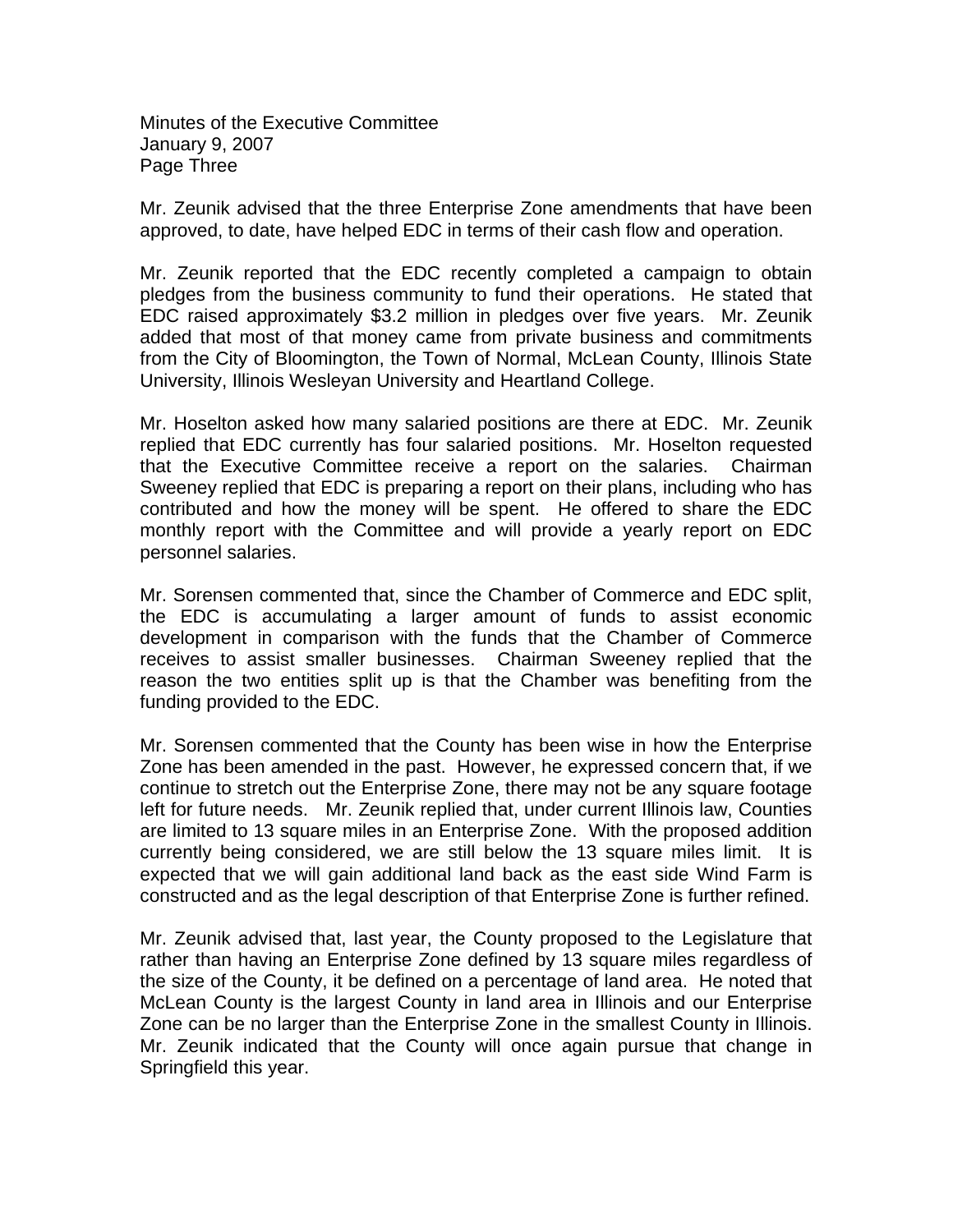Minutes of the Executive Committee January 9, 2007 Page Four

Mr. Sorensen asked how much of the 13 square miles has been utilized, including the current request. Mr. Zeunik replied that we are currently at 12.82 square miles. He pointed out that the Horizon Wind Farm will be completed by the end of this year, at which time, they will release some of the square mileage used from the Enterprise Zone.

Mr. Segobiano stated that he has the same concerns as Mr. Hoselton and Mr. Sorensen. He is concerned that the Enterprise Zone area will be used up before future, potential projects are identified that might need to take advantage of the Enterprise Zone. Further, Mr. Segobiano expressed his desire that the rural areas of the County benefit from the funds the EDC is distributing. Chairman Sweeney assured Mr. Segobiano that the funds are benefiting all of McLean County. He reminded the Committee that the EDC Report will be shared with the Committee.

Mr. Gordon pointed out that the Enterprise Zone is currently at 12.82 square miles, which includes the .02 square miles that Normal is currently requesting. He stated that he believes there may be other areas within the Town of Normal that is anticipated to be included in their current request. Mr. Zeunik replied that Normal's request does include possible additional development which will occur in the uptown area of Normal.

Mr. Hoselton pointed out that the Carlock Wind Farm may be unable to be part of the Enterprise Zone unless mileage is refunded from the Horizon Wind Farm. Mr. Zeunik responded that if the Zoning Board and the County Board recommend approval, it is expected that Carlock Wind Farm will make a request to be part of the Enterprise Zone.

Mr. Segobiano asked what would happen if the request from Normal is denied. He suggested that the Enterprise Zone area be reserved for the potential use of the proposed Carlock Wind Farm should they make such a request in the future. Mr. Zeunik stated that, under the manner in which the Enterprise Zone was created in McLean County, if any one of the three local governments were to deny this request, the entire request would be denied.

Mr. Gordon asked how much territory would be required if the proposed Carlock Wind Farm were to be recommended by the ZBA and the County Board. Mr. Zeunik replied that a legal description has not yet been prepared and the Carlock Wind Farm has not requested an Enterprise Zone designation. He added that, without the legal description, it is impossible to know what square mileage would be needed.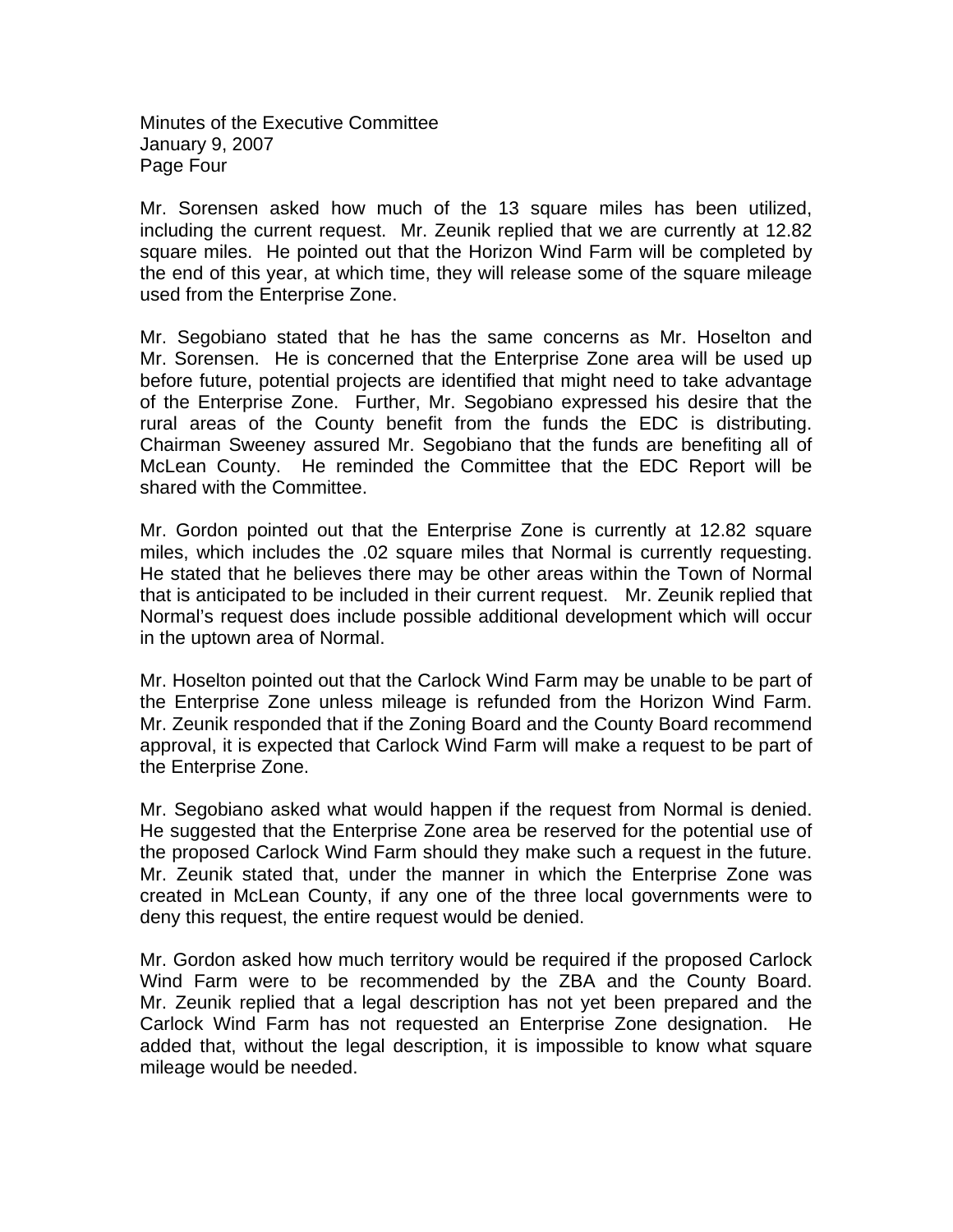Minutes of the Executive Committee January 9, 2007 Page Five

Mr. Zeunik further noted that the Carlock Wind Farm does not yet have a Special Use to build the Wind Farm. Therefore, they cannot ask for something until they have the ability to proceed. Mr. Zeunik reviewed the process that needs to take place before the Carlock Wind Farm can be considered for the Enterprise Zone. He explained that, after the Zoning Board completes its hearings and depending upon the recommendation that the Zoning Board makes to the County Board, the County Board then acts. Mr. Zeunik indicated that if the County Board wants to pursue designating the Carlock Wind Farm as part of the Enterprise Zone, the Carlock Wind Farm must complete an application and file the application with EDC as the Enterprise Zone administrator. He explained that part of that application would be a detailed legal description that would identify all of the proposed locations for the wind turbines as well as any access needed to get to the turbines. This would then establish the proposed size that will then be weighed against the available Enterprise Zone mileage.

Mr. Hoselton asked how many square miles is the Town of Normal requesting. Mr. Zeunik replied that they are requesting .0289 square miles. Mr. Hoselton recognized that this is a very insignificant amount of square mileage and should not affect the potential request from the Carlock Wind Farm.

Mr. Sorensen asked if the figure can be made available on how much of the Enterprise Zone will be released by the east side Wind Farm that can be used for the Carlock Wind Farm or other projects.

Mr. Segobiano proposed that the following questions be answered before the current request is recommended for approval:

- $\triangleright$  How much of the Enterprise Zone will the Carlock Wind Farm need?
- $\triangleright$  How much of the Enterprise Zone will be available?
- $\triangleright$  How much of the Enterprise Zone will be released from the east side Wind Farm?

Ms. Bostic suggested that the developers of the Carlock Wind Farm contact representatives in the State Legislature to have the Legislation regarding Enterprise Zones changed.

Mr. Zeunik indicated that Horizon Wind Farm committed, as part of their application, that, as they develop the project in phases, they will go back and redefine legal descriptions to release land that could be used for the Enterprise Zone. Mr. Zeunik stated that he can provide that information to the Committee.

Mr. Segobiano expressed his opinion that the Carlock Wind Farm must succeed.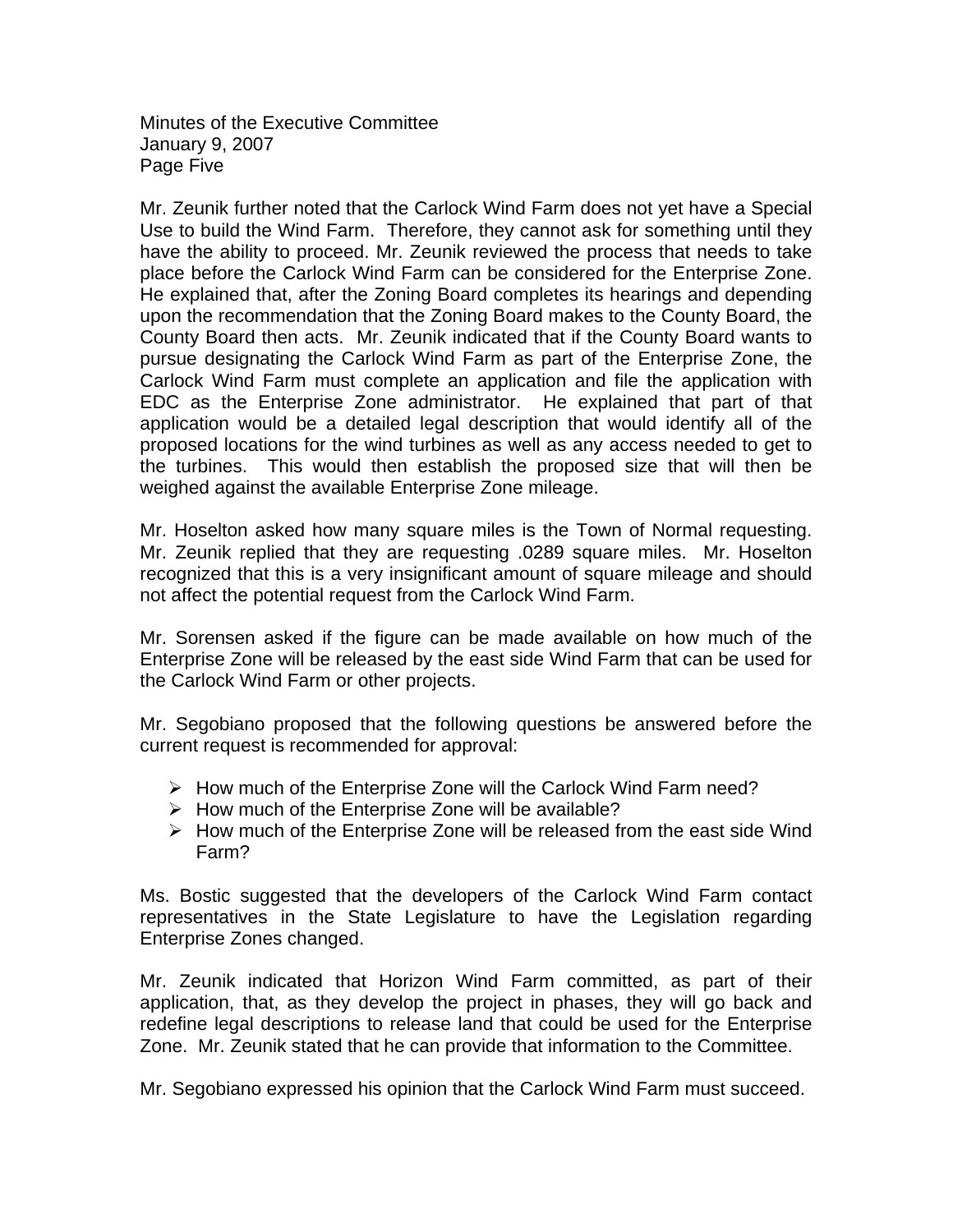Minutes of the Executive Committee January 9, 2007 Page Six

Mr. Renner stated that approving the small amount of square mileage that has been requested from the Town of Normal will not make or break the Carlock Wind Farm's success as a potential Enterprise Zone applicant.

Mr. Zeunik advised that the prospective Wind Farm in Carlock is a very contentious project with many detractors. He indicated that the locations may be modified from their current specifications. Mr. Zeunik reiterated that it is very premature to even speculate what the final project may look like.

Chairman Sweeney asked for a vote on the motion.

Motion carried, with member Segobiano voting "present."

Chairman Sweeney presented a request for approval of a Resolution of the McLean County Board authorizing execution of an Intergovernmental Agreement creating and operating an Enterprise Zone in McLean County.

> Motion by Sorensen/Bostic to Recommend Approval of a Resolution of the McLean County Board Authorizing Execution of an Intergovernmental Agreement Creating and Operating an Enterprise Zone in McLean County. Motion carried with member Segobiano voting "present."

Chairman Sweeney asked if there were any further questions or comments. There were none.

Mr. Duffy Bass, Chairman, Transportation Committee, reported that the Transportation Committee brings no items for action to the Executive Committee.

Chairman Sweeney asked if there were any questions. Hearing none, he thanked Mr. Bass.

Mr. Matt Sorensen, Chairman, Finance Committee, reported that the Finance Committee brings no items for action to the Executive Committee.

Chairman Sweeney asked if there were any questions or comments. Hearing none, he thanked Mr. Sorensen.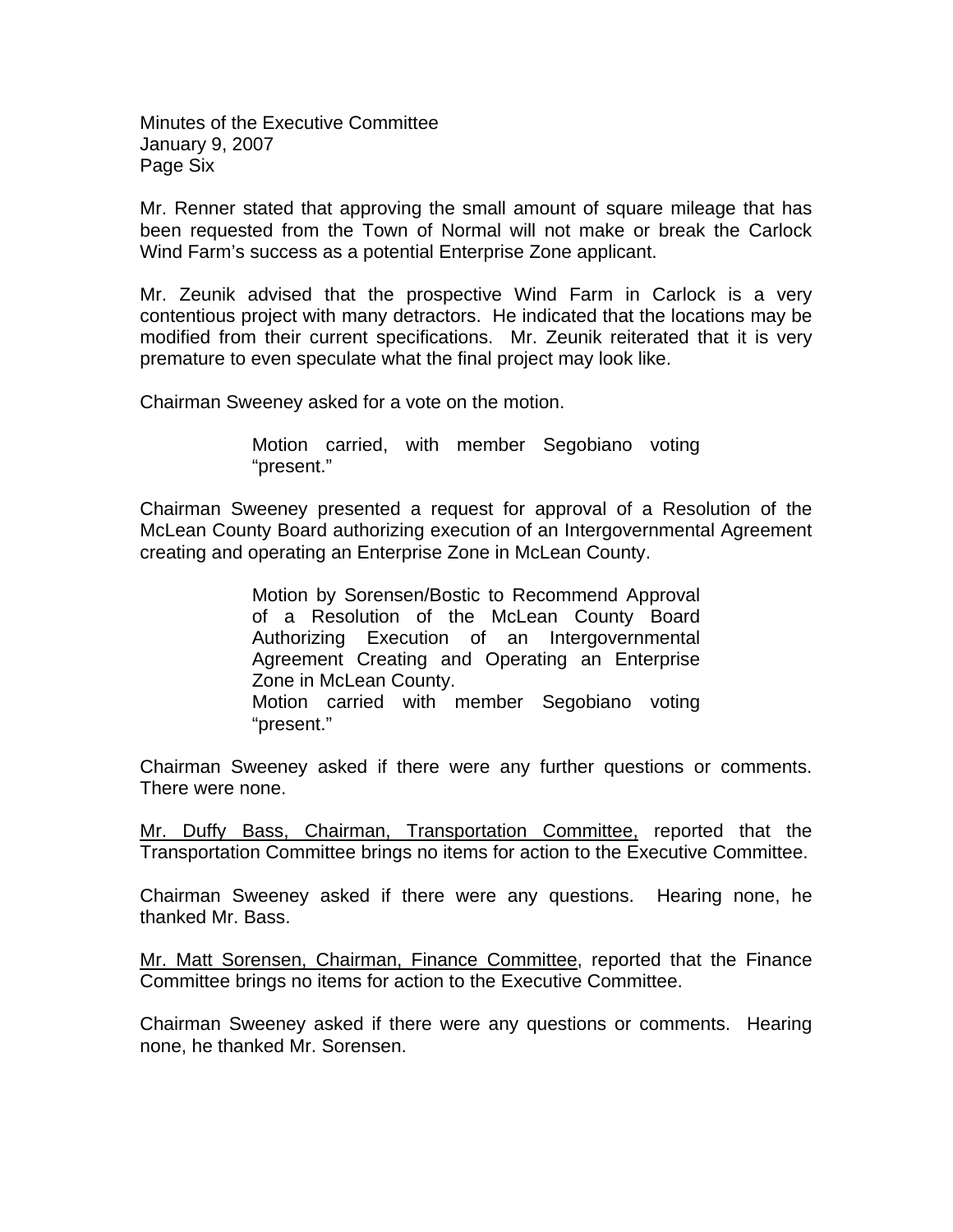Minutes of the Executive Committee January 9, 2007 Page Seven

Mr. Tari Renner, Chairman, Justice Committee, reported that the Justice Committee brings one item for action to the Executive Committee, namely a request for Approval of an Emergency Appropriation Ordinance Amending the FY'2007 Combined Annual Appropriation and Budget Ordinance for the Purchase of a vehicle -- EMA.

> Motion by Renner/Nuckolls to Recommend Approval of an Emergency Appropriation Ordinance Amending the McLean County Fiscal Year 2007 Combined Annual Appropriation and Budget Ordinance for the Purchase of a Vehicle – EMA.

Mr. Segobiano expressed his concern that an Emergency Appropriation for \$50,000.00 be requested this soon after the FY'2007 budget was approved. He indicated that he felt that negotiations should have been conducted between EMA and the Administrator's Office on the EMA's budget to accommodate the purchase of a truck Further, he expressed his belief that the 38 year old truck and the 22 year old truck are not outdated. Mr. Zeunik replied that the expense of the truck was not considered in the EMA budget because the truck was not for sale at that time. He stated that had the truck been available when the budget was being prepared, the budget would have been amended to include the purchase of the truck. Mr. Zeunik concurred with Mr. Segobiano's concern about the timing of the budget amendment. However, he added that he believes the value added to the County by replacing a 1968 vehicle and a 1984 vehicle with a 1990 vehicle is greater than the consideration of having to make a budget amendment in January.

There was a lengthy discussion on the value of maintaining a Rescue Squad within McLean County versus disbanding the Rescue Squad. Ms. Bostic suggested that the local and rural police and fire departments have sufficient equipment and training to take care of any emergencies.

Mr. Zeunik reported that the Rescue Squad as an entity within the County Budget was abolished in 2006 and assumed under ESDA, which is now EMA. He stated that Mr. Hawk is recommending that the purchase of the new Emergency Management vehicle (EMA vehicle) is the next step in that process. This vehicle will be used to provide complementary services that are still needed in the community and still used by other agencies in the community, but not the services currently being provided by the local and rural fire departments.

Ms. Bostic requested that the Committee be given a report on how often the fire districts ask for the assistance of the EMA vehicle.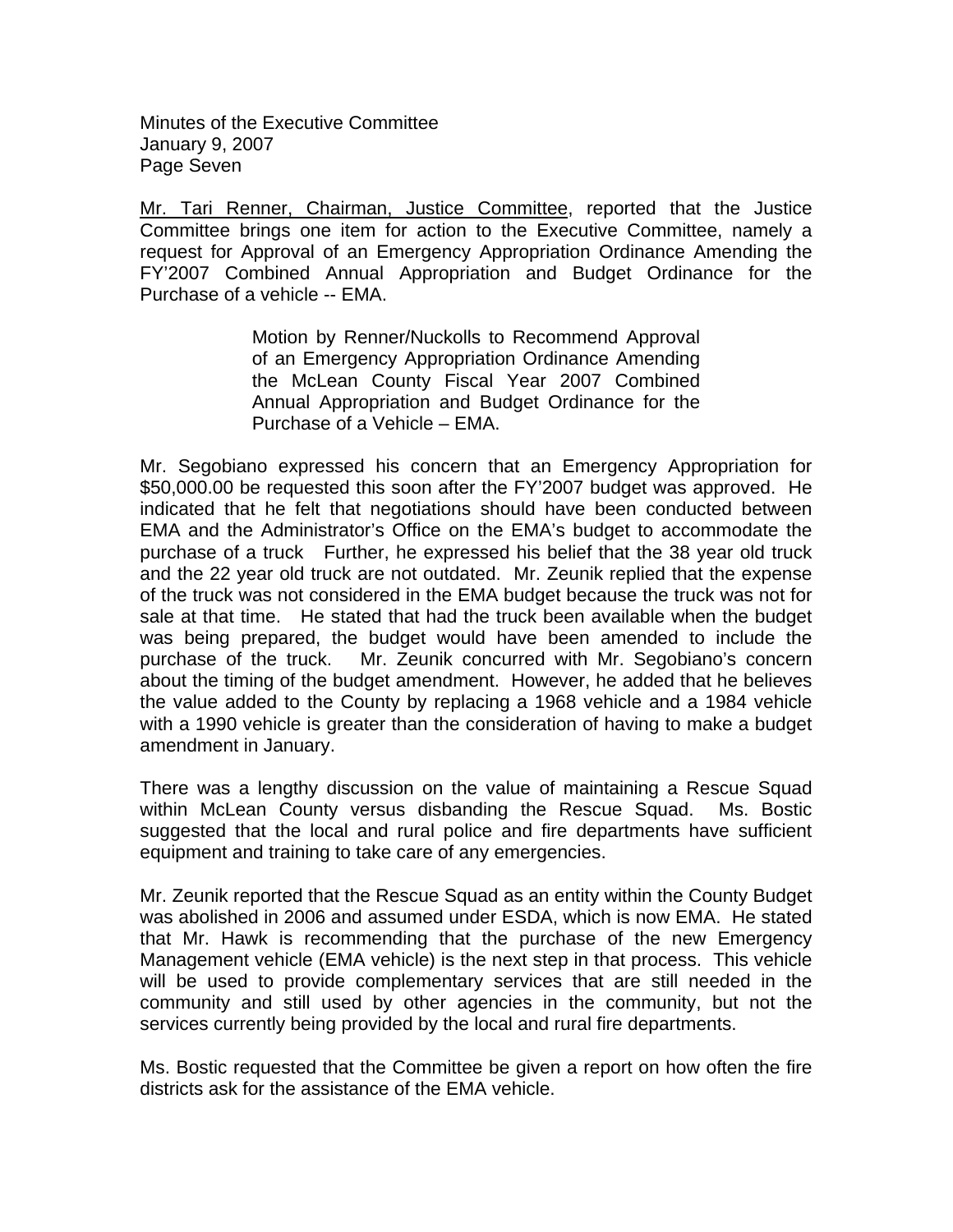Minutes of the Executive Committee January 9, 2007 Page Eight

Mr. Sorensen asked that this motion be tabled until such a time when the Committee can obtain the EMA vehicle run log for the last 12 months.

Mr. Renner recognized the concerns expressed by members of the Committee. However, he advised that the Justice Committee recommended approval to purchase the vehicle partly because the Rescue Squad was abolished and the assistance now being offered by the EMA is under the leadership of Mr. Hawk.

Mr. Hoselton asked who owns the Command Center vehicle. Mr. Lindberg replied that the vehicle is managed by EMA, but it is assigned to both Livingston and McLean County. He stated that this new EMA vehicle would be a complement to the Command Vehicle.

Chairman Sweeney asked Mr. Sorensen if he would like to make a motion to have this request sent back to the Justice Committee.

> Motion by Sorenson/Segobiano to Recommend that the Request for Approval of an Emergency Appropriation Ordinance Amending the McLean County Fiscal Year 2007 Combined Annual Appropriation and Budget Ordinance for the Purchase of a Vehicle for EMA be sent back to the Justice Committee. Motion carried.

Chairman Sweeney asked if there were any further questions or comments. Hearing none, he thanked Mr. Renner.

Mr. George Gordon, Chairman, Land Use and Development Committee reported that the Land Use and Development Committee brings no items for action to the Executive Committee. He announced that Item E.1)a) will not be presented to the Board on Tuesday, January  $16<sup>th</sup>$  because the Public Hearing has been carried over to the February Committee meeting.

Chairman Sweeney asked if there were any questions or comments. Hearing none, he thanked Mr. Gordon.

Ms. Diane Bostic, Chairman, Property Committee, reported that the Property Committee brings no items for action to the Executive Committee.

Chairman Sweeney asked if there were any further questions. Hearing none, he thanked Ms. Bostic.